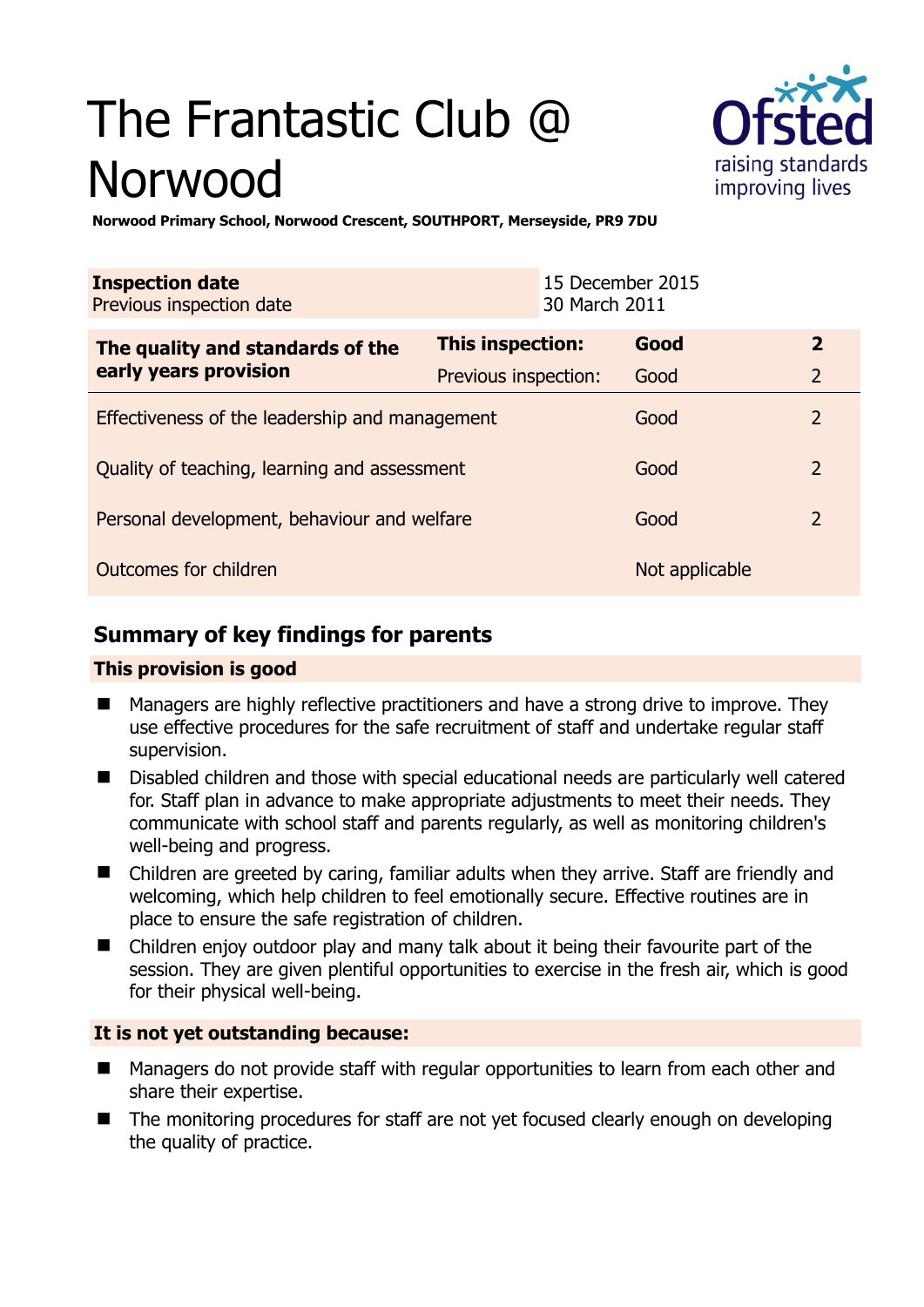# **What the setting needs to do to improve further**

#### **To further improve the quality of the early years provision the provider should:**

- **P** provide more opportunities for staff to share their expertise and experience with each other
- develop an effective process for monitoring staff's performance and focus more precisely on continued professional development.

#### **Inspection activities**

- $\blacksquare$  The inspector observed the quality of experiences during activities.
- The inspector completed a joint observation with the manager.
- The inspector held a meeting with the manager. She looked at relevant documentation, such as evidence of the suitability of staff working in the club.
- The inspector spoke to a selection of parents during the inspection and took account of their views.

#### **Inspector**

Lisa Bolton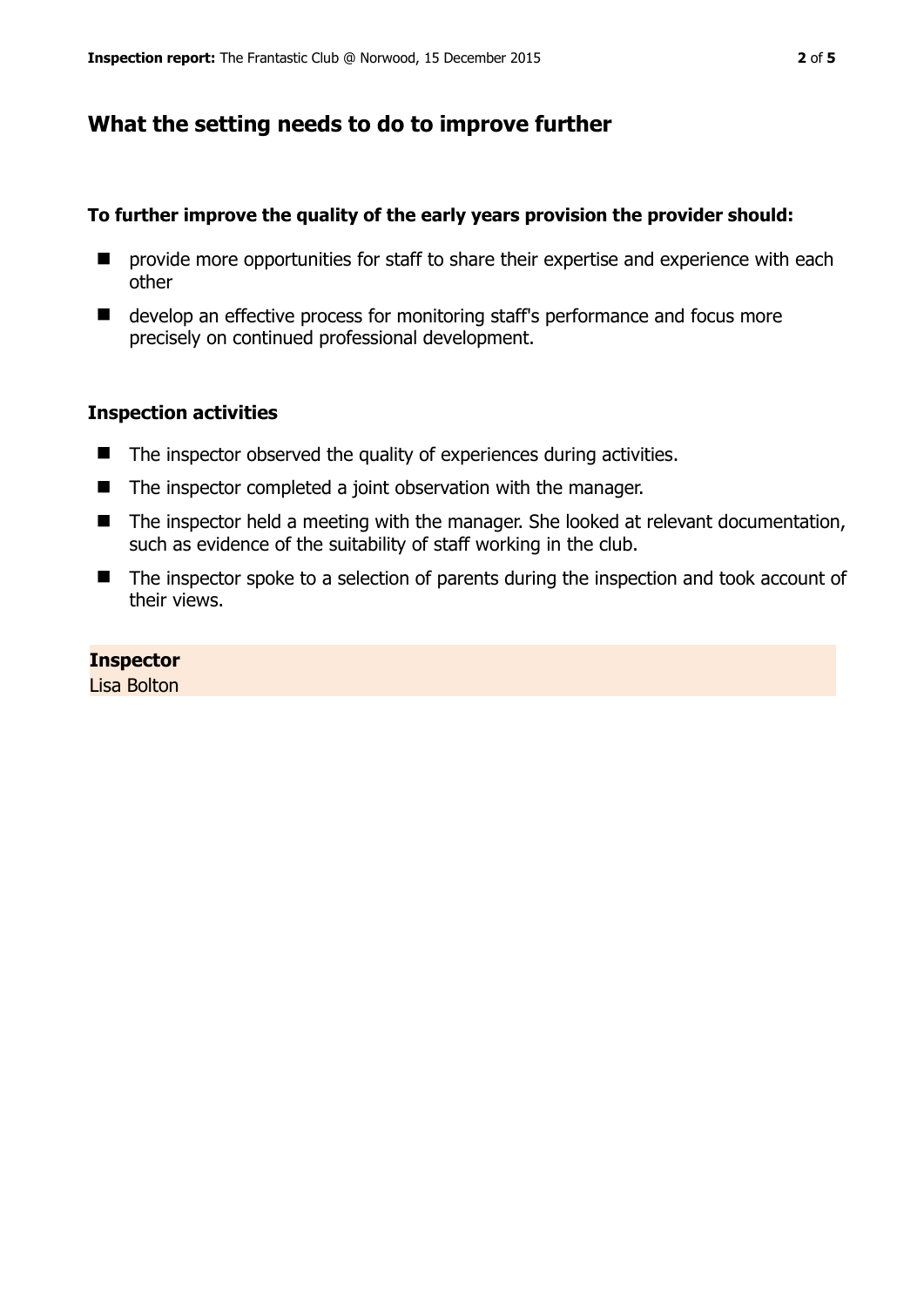# **Inspection findings**

## **Effectiveness of the leadership and management is good**

Arrangements for safeguarding are effective. Managers have very high regard for safeguarding and ensure that robust procedures underpin everything that staff do. Managers have put in place routines to quickly settle children when they begin to attend. For example, young children are assigned to an older child who acts as their buddy while they become familiar with the club. Children's and parents' feedback is gathered to support the club's self-evaluation and continuous improvement. Staff build strong relationships with parents and they feel that they are listened to and their views considered. Staff share information regularly in many ways, including providing some documentation for parents in Polish. Children of all ages are enthusiastic to share their views and they explain that staff support them to have fun. Staff have a high regard for children's health and safety. Risk assessments are carefully considered and staff undertake thorough checks for hazards before children arrive. Good contingency arrangements are in place to manage changes in staffing and ensure that children are appropriately supervised.

## **Quality of teaching, learning and assessment is good**

Managers and staff build effective partnerships with school staff and parents so that children's specific needs are well supported. They use documents provided by school and shared with parents, to guide children's learning. Staff observe children in their play and support them to develop their skills and broaden their interests. Children talk and play with staff confidently and staff listen to them and value what they say. Staff take time to explain the rules of games, step by step, for younger children to understand. Their patience and close attention encourages them to concentrate. Staff guide children with their homework and help them to practise skills to support their next steps in learning. They help children to learn how to read by continuing to learn letter sounds that they have been introduced to in school. Children enjoy engaging in experiences, such as writing and drawing. The good range of activities available helps to develop the skills and attitudes that complement children's learning in school.

## **Personal development, behaviour and welfare are good**

Children enjoy attending and they have plentiful opportunities to develop friendships with different ages of children. Staff encourage children to show care and consideration for each other. Older children are particularly nurturing with younger children and staff encourage them to be good role models. Staff remind children of behavioural expectations and the praise their good efforts. Children are encouraged to be independent during selfcare routines, such as handwashing. There are clear routines in place and children are motivated to do things by themselves. For example, children choose their crockery and select a healthy snack before sitting together to eat. Staff talk with children about their day at school and ask them about what they would like to do in the club. They provide children with opportunities to rest and relax or be more active, such as when they play parachute games.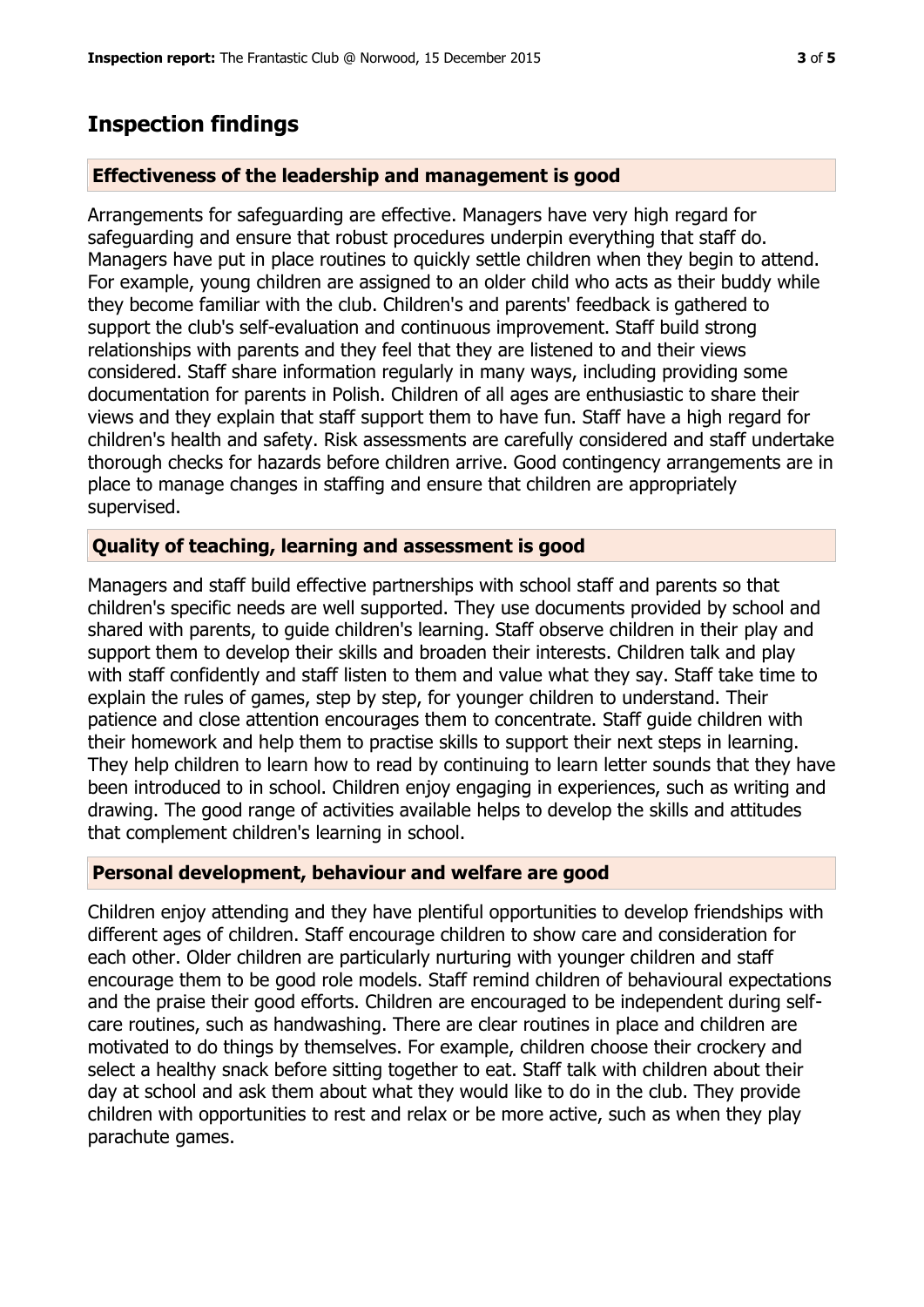# **Setting details**

| Unique reference number       | EY413651                                                                             |  |
|-------------------------------|--------------------------------------------------------------------------------------|--|
| <b>Local authority</b>        | Sefton                                                                               |  |
| <b>Inspection number</b>      | 851422                                                                               |  |
| <b>Type of provision</b>      | Out of school provision                                                              |  |
| Day care type                 | Childcare - Non-Domestic                                                             |  |
| <b>Registers</b>              | Early Years Register, Compulsory Childcare<br>Register, Voluntary Childcare Register |  |
| Age range of children         | $4 - 11$                                                                             |  |
| <b>Total number of places</b> | 50                                                                                   |  |
| Number of children on roll    | 115                                                                                  |  |
| <b>Name of provider</b>       | <b>Frances Suzanne Taylor</b>                                                        |  |
| Date of previous inspection   | 30 March 2011                                                                        |  |
| <b>Telephone number</b>       | 07724 708015                                                                         |  |

The Frantastic Club @ Norwood was registered in 2010. The club employs eight members of childcare staff. Of these, three hold appropriate early years qualifications at level 3 or above. The club opens from Monday to Friday during term time only. Sessions are from 7.40am until 8.45am and 3.15pm until 5.45pm. The club supports disabled children and those with special educational needs.

This inspection was carried out by Ofsted under sections 49 and 50 of the Childcare Act 2006 on the quality and standards of provision that is registered on the Early Years Register. The registered person must ensure that this provision complies with the statutory framework for children's learning, development and care, known as the Early Years Foundation Stage.

Any complaints about the inspection or the report should be made following the procedures set out in the guidance 'Complaints procedure: raising concerns and making complaints about Ofsted', which is available from Ofsted's website: www.gov.uk/government/organisations/ofsted. If you would like Ofsted to send you a copy of the guidance, please telephone 0300 123 4234, or email enquiries@ofsted.gov.uk.